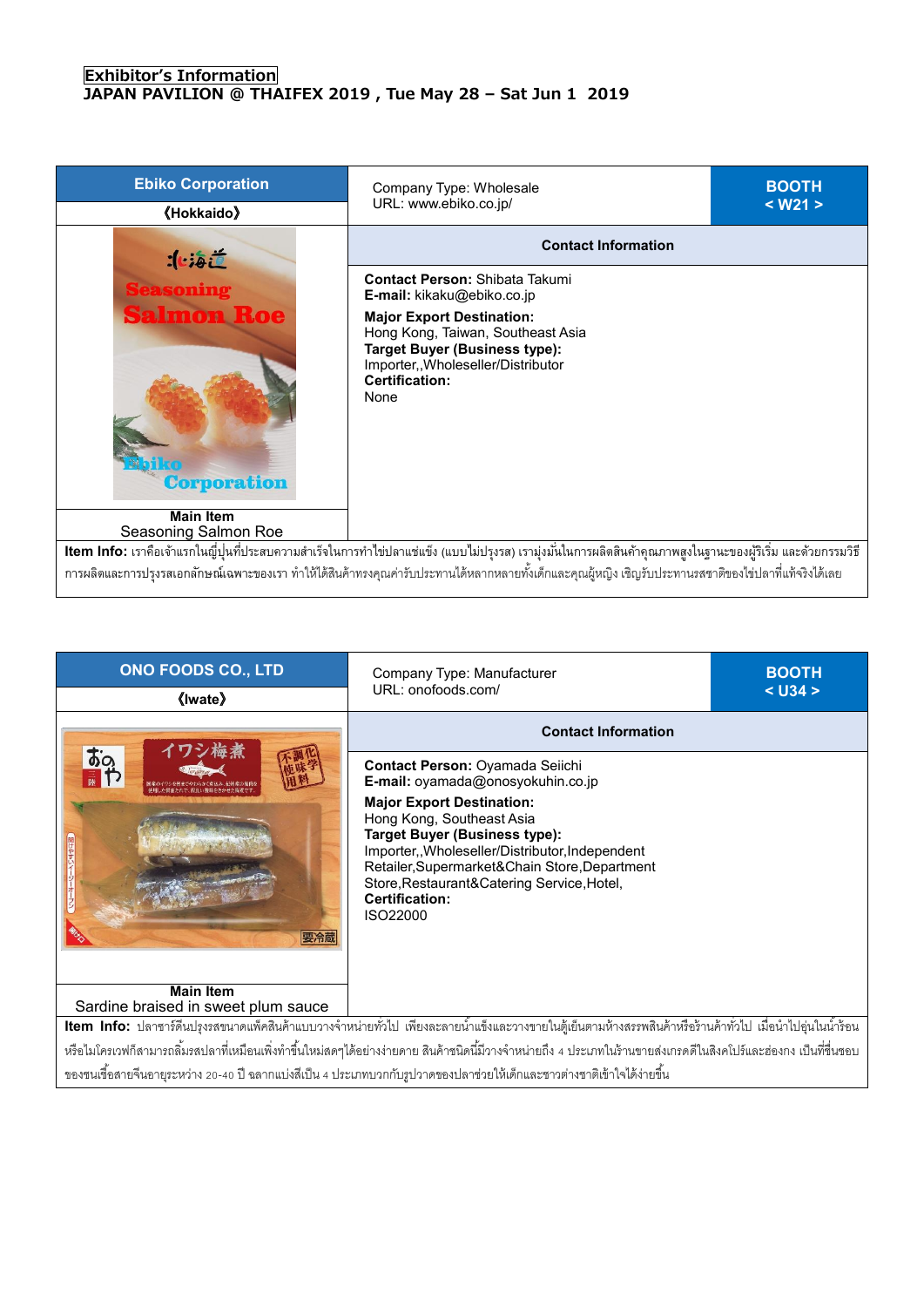| YAMAGATA Aska Co., Ltd.                                                                           | Company Type: Manufacturer<br>URL: www.aska-foods.com/en/                                                                                                                                                                                                                                                                                                                                                          | <b>BOOTH</b> |
|---------------------------------------------------------------------------------------------------|--------------------------------------------------------------------------------------------------------------------------------------------------------------------------------------------------------------------------------------------------------------------------------------------------------------------------------------------------------------------------------------------------------------------|--------------|
| 《Yamagata》                                                                                        |                                                                                                                                                                                                                                                                                                                                                                                                                    | $<$ V03 $>$  |
| ごはんを美味しく<br>いかの塩辛Red<br>减塩                                                                        | <b>Contact Information</b>                                                                                                                                                                                                                                                                                                                                                                                         |              |
|                                                                                                   | <b>Contact Person: YAMANAKA Hajime</b><br>E-mail: asuka-yamanaka@aska-foods.com<br><b>Major Export Destination:</b><br>Hong Kong, Taiwan, Southeast Asia, USA<br><b>Target Buyer (Business type):</b><br>Importer,, Wholeseller/Distributor, Independent<br>Retailer, Supermarket& Chain Store, Department<br>Store, Restaurant& Catering Service, Hotel, e-tailer, Exporter<br>Certification:<br><b>FSSC22000</b> |              |
| <b>Main Item</b><br>Premium Salted Squid Guts Red                                                 |                                                                                                                                                                                                                                                                                                                                                                                                                    |              |
| <mark>Item Info:</mark> • นอกจากเนื้อปลาหมึกสดแล้ว เรายังใช้ตับที่มีความสดระดับเทียบเท่ากับซาชิมิ |                                                                                                                                                                                                                                                                                                                                                                                                                    |              |
|                                                                                                   | • เนื่องจากไม่มีการใช้วัตถุปรุงแต่งอาหาร (เช่น กรดอะมิโน) สารเพิ่มความข้นหนืดหรือสีสังเคราะห์ จึงได้รสตับที่เข้มข้นและความอร่อยแบบธรรมชาติ                                                                                                                                                                                                                                                                         |              |
| • ลดโซเดียม 65% เมื่อเทียบระดับ "โซเดียม" กับมาตรฐานส่วนผสมในอาหารญี่ปุ่น                         |                                                                                                                                                                                                                                                                                                                                                                                                                    |              |
| • รับประทานบนข้าวสวยร้อนๆ                                                                         |                                                                                                                                                                                                                                                                                                                                                                                                                    |              |
|                                                                                                   |                                                                                                                                                                                                                                                                                                                                                                                                                    |              |

| <b>ADOT CORPORATION</b><br><b><i><u>《Saitama》</u></i></b>                                      | Company Type: Tradiging Company<br>URL: www.adotcorporation.com                                                                                                                                                                                                                                                                            | <b>BOOTH</b><br>$<$ W27 $>$ |
|------------------------------------------------------------------------------------------------|--------------------------------------------------------------------------------------------------------------------------------------------------------------------------------------------------------------------------------------------------------------------------------------------------------------------------------------------|-----------------------------|
|                                                                                                | <b>Contact Information</b>                                                                                                                                                                                                                                                                                                                 |                             |
| <b>Main Item</b><br>strings from scallop shell Kimchi<br>flavor                                | <b>Contact Person: NOSHITA KENJI</b><br><b>E-mail:</b> k-noshita@kujifood.co.jp<br><b>Major Export Destination:</b><br>Southeast Asia, Other European countries, USA<br>Target Buyer (Business type):<br>Importer, Supermarket&Chain Store, Department<br>Store, Restaurant& Catering Service, Franchisor<br><b>Certification:</b><br>None |                             |
| ltem Info: ครีบหอยเซลล์ผลผลิตจากประเทศญี่ปุ่น ปรุงรสเผ็ดแบบกิมจิเหมาะสำหรับทานเล่นเป็นกับแกล้ม |                                                                                                                                                                                                                                                                                                                                            |                             |